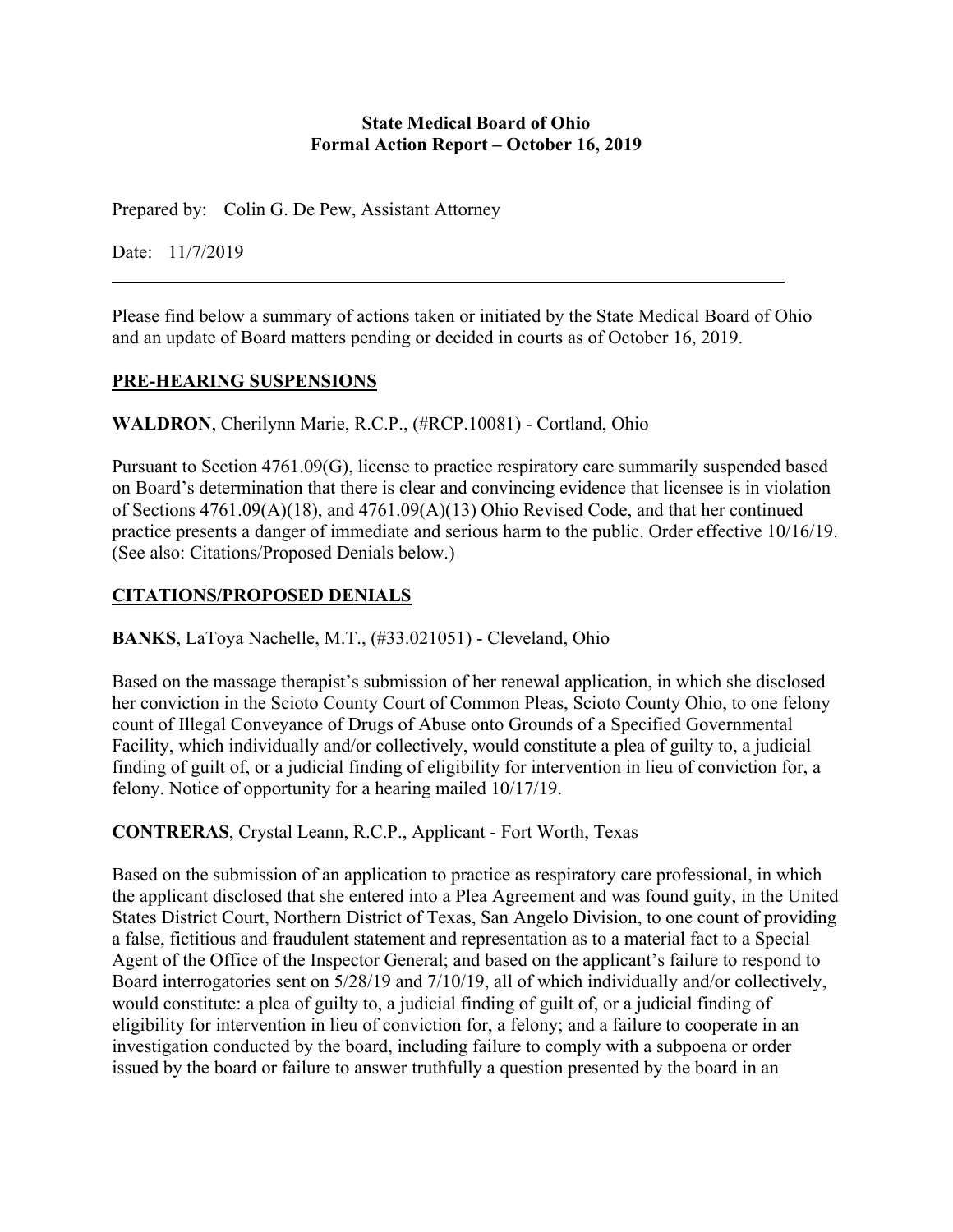investigative interview, an investigative office conference, at a deposition, or in written interrogatories. Notice of opportunity for a hearing mailed 10/17/19.

### **HENRY**, Shawn Mark, D.O., (#34.006719) - Fort Worth, Texas

Based on the doctor's conviction in the United States District Court for the Northern District of Texas to three felony counts of Conspiracy to Pay and Receive Health Care Bribes and Kickbacks, and Travel Act and Aiding and Abetting (Commercial Bribery), and Conspiracy to Commit Laundering of Monetary Instruments; also based on a prior action by the Texas Medical Board, which issued a 6/27/2019 Order of Suspension by Operation of Law, all of which individually and/or collectively, would constitute: a plea of guilty to, a judicial finding of guilt of, or a judicial finding of eligibility for intervention in lieu of conviction for, a felony; and any of the following actions taken by an agency responsible for authorizing, certifying, or regulating an individual to practice a health care occupation or provide health care services in this state or another jurisdiction, for any reason other than the nonpayment of fees: the limitation, revocation, or suspension of an individual's license to practice; acceptance of an individual's license surrender; denial of a license; refusal to renew or reinstate a license; imposition of probation; or issuance of an order of censure or other reprimand. Notice of opportunity for a hearing mailed 10/17/19.

#### **URBAN**, Derek Kurt, M.D., (#35.068200) - Spring Hill, Tennessee

Based on prior actions by the Kansas State Board of Health Arts, which issued a 10/20/15 Final Order Denying Licensure, which was vacated and remanded, and on a 9/15/17 Final Order on Remand, that denied the doctor's application for licensure; also based on the doctor's submission of an August 2015 Ohio renewal application, in which he allegedly failed to disclose the pending allegations by the Kansas Board, all of which, would, individually and/or collectively constitute any of the following actions taken by an agency responsible for authorizing, certifying, or regulating an individual to practice a health care occupation or provide health care services in this state or another jurisdiction, for any reason other than the nonpayment of fees: the limitation, revocation, or suspension of an individual's license to practice; acceptance of an individual's license surrender; denial of a license; refusal to renew or reinstate a license; imposition of probation; or issuance of an order of censure or other reprimand; and making a false, fraudulent, deceptive, or misleading statement in the solicitation of or advertising for patients; in relation to the practice of medicine and surgery, osteopathic medicine and surgery, podiatric medicine and surgery, or a limited branch of medicine; or in securing or attempting to secure any license or certificate to practice issued by the board. Notice of opportunity for a hearing mailed 10/17/19.

# **WALDRON**, Cherilynn Marie, R.C.P., (#RCP.10081) - Cortland, Ohio

Based on allegations that the respiratory care professional violated the terms of her 1/9/19 Consent Agreement, when she: pled guilty in the Trumbull County Court, Trumbull County Ohio, to one count of Reckless Operation, and one count of Disorderly Conduct; failed to provide quarterly declarations; failed to appear before the Board for her quarterly appearance; failed to submit to random toxicological screens, and to call-in and enter into financial and/or contractual arrangements with Board-approved drug testing facilities; and failed to provide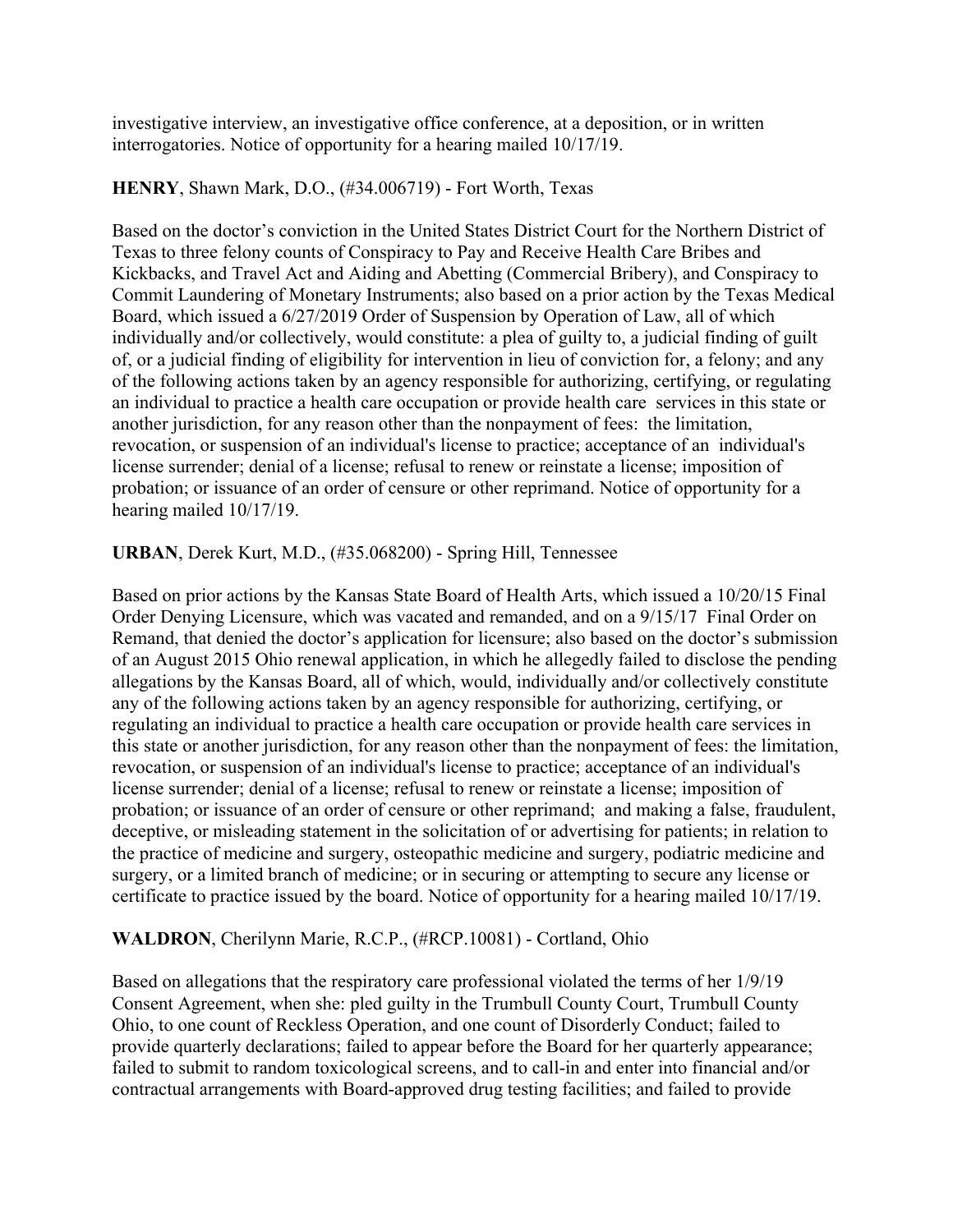evidence of continuing participation with an alcohol and drug rehabilitation program; all of which, individually and/or collectively constitute an impairment in her ability to practice respiratory care in accordance with acceptable and prevailing standards of care because of habitual or excessive use of abuse of drugs, alcohol, or other substances that impair ability to practice, and constitute a violation of the conditions of limitation placed by the board upon a license or permit. Notice of summary suspension and opportunity for hearing mailed 10/17/19.

# **NON-DISCIPLINARY CITATIONS**

**ANVEKAR**, Ajay Prakash, M.D. Applicant - Toronto, Canada (Non-Disciplinary)

Based on the doctor's submission of a 6/29/19 application to practice medicine and surgery; and on allegations that the doctor has not successfully completed at least twenty-four months of graduate medical education through the second-year level or its equivalent. Notice of opportunity for a hearing mailed 10/23/19.

**BITTNER**, Brigitta, M.D Applicant - Tampa, Florida (Non-Disciplinary)

Based on the doctor's submission of a 7/8/19 application to practice medicine and surgery; and on allegations that the doctor has not been engaged in the active practice of allopathic medicine and surgery for more than two years. Notice of opportunity for a hearing mailed 10/17/19.

**FEENY**, Thomas Gerard, P.A., (#50.000613) – Tipp City, Ohio (Non-Disciplinary)

Based on physician assistant's submission of an application for prescriptive authority, also based on allegations that the physician assistant is not eligible to be granted prescriptive authority because the applicant has failed to provide satisfactory evidence of having obtained a master's degree or higher, and has not practiced in another jurisdiction, or in any of the armed forces, national guard, or US public health service corps with prescriptive authority. Notice of opportunity for a hearing mailed 10/23/19.

**HELLMAN**, Leslie N, M.T., Applicant – Surprise, Arizona (Non-Disciplinary)

Based on the massage therapist's submission of an application for a license to practice massage therapy; also based on allegations that the applicant does not hold a diploma or certificate from a school in good standing as determined by the Board, or hold a diploma or certificate from a school in another state or jurisdiction that meets the Board's required course of instruction, and that the applicant has not held a current license in another state for the preceding five years. Notice of opportunity for a hearing mailed 10/23/19.

**KANIECKI-SNOW**, Kristina Marie, M.T (#33.011319) - Athens, Ohio (Non-Disciplinary)

Based on the massage therapist's submission of a 9/17/19 application for restoration of license to practice massage therapy; and on allegations that the massage therapist has not been engaged in the active practice of massage therapy for more than two years. Notice of opportunity for a hearing mailed 10/23/19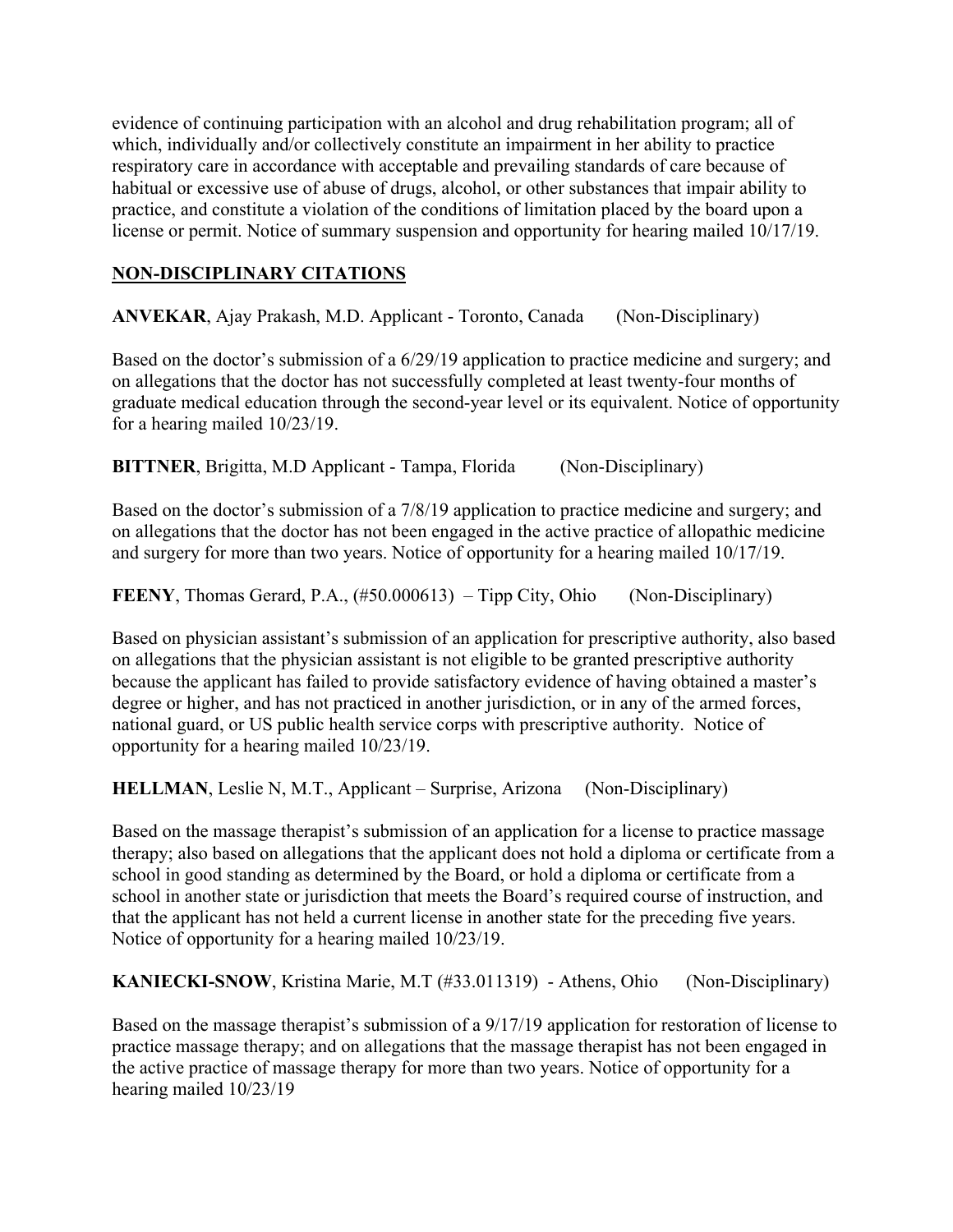**KUNTZ**, Rebekah Nicole, M.T., Applicant – West Springfield, Pennsylvania (Non-Disciplinary)

Based on the massage therapist's submission of an application for a license to practice massage therapy; also based on allegations that the applicant does not hold a diploma or certificate from a school in good standing as determined by the Board, or hold a diploma or certificate from a school in another state or jurisdiction that meets the Board's required course of instruction, and that the applicant has not held a current license in another state for the preceding five years. Notice of opportunity for a hearing mailed 10/23/19.

**MORGAN**, Kaci Jean Morgan, M.T. (#33.018526) - Urbana, Ohio (Non-Disciplinary)

Based on the massage therapist's submission of a 9/25/19 application for restoration of license to practice massage therapy; and on allegations that the massage therapist has not been engaged in the active practice of massage therapy for more than two years. Notice of opportunity for a hearing mailed 10/23/19

**MUELLER**, Mercedes Angel, M.T.(#33.020400) - West Chester, Ohio (Non-Disciplinary)

Based on the massage therapist's submission of a 9/11/19 application for restoration of license to practice massage therapy; and on allegations that the massage therapist has not been engaged in the active practice of massage therapy for more than two years. Notice of opportunity for a hearing mailed 10/23/19

**PEARCE**, Raquel Lynn, Applicant – Akron, Ohio (Non-Disciplinary)

Based on the submission of an application for a limited permit to practice respiratory care, also based on allegations that the applicant is not currently enrolled in, and in good standing with, a respiratory care educational program approved by the board, or having submitted her application within one year of her graduation date, or employed as a provider of respiratory care. Notice of opportunity for a hearing mailed 10/23/19.

# **FINAL ORDERS**

**ARMBRUSTER**, Katherine Marie, M.T. (#33.015564) - Akron, Ohio (Non-Disciplinary)

Application for restoration of license to practice massage therapy approved, provided that the massage therapist takes and passes the Massage and Bodywork Licensing Examination within six months of the date of mailing of the Notice of Opportunity for a Hearing. Based on the massage therapist's submission of a restoration application, and on the finding that massage therapist has not been actively engaged in the practice of massage therapy excess of two years. Order effective 10/17/19. (Journal Entry-No Hearing Requested).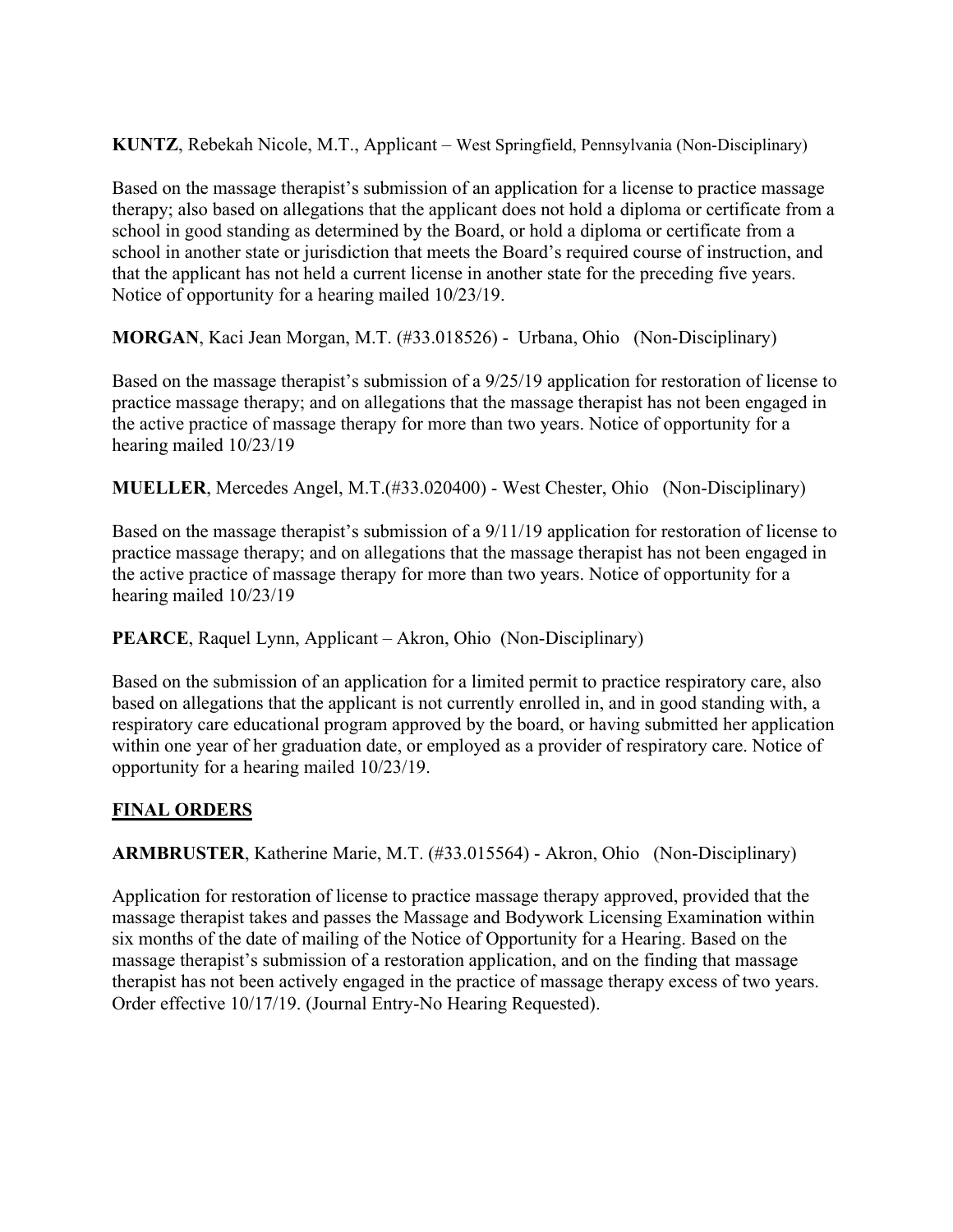### **BRIZUELA**, Felix, Jr., D.O. (#34.008267) - Harrison City, Pennsylvania

License to practice osteopathic medicine and surgery permanently revoked. Based on the doctor's conviction in the United States District Court, Northern District of West Virginia to fifteen counts of Distribution of a Controlled Substance Outside the Bounds of Professional Medical Practice, which individually and/or collectively, constitutes a plea of guilty to, a judicial finding of guilt of, or a judicial finding of eligibility for intervention in lieu of treatment of conviction for, a felony. Order effective 10/17/19. (Journal Entry-No Hearing Requested).

# **DJORDJEVIC**, Borko, M.D. (#35.100288) - Igalo, Montenegro

Application for restoration of license to practice medicine and surgery in Ohio is granted provided that he takes and passes the Special Purpose Examination ("SPEX") and otherwise meets all statutory and regulatory requirements. Upon restoration, license is limited and restricted to participation in a 4 month preceptorship, including one month of observation and three months of patient care under direct supervision. Upon lifting of restrictions, license is subject to probationary terms, conditions and limitations for at least two years. Based on prior disciplinary actions by: the Medical Board of California which issued a September 2007 Stipulated Settlement and Disciplinary Order that revoked the doctor's license; the New Jersey State Board of Medical Examiners which issued a June 2008 Consent Order of Suspension, that suspended the doctor's license for seven years; and the New York State Board for Professional Medical Conduct, which issued an August 2009 Consent Agreement and Order, that suspended the doctor's license for seven years, all of which individually and/or collectively, constitute any of the following actions taken by an agency responsible for authorizing, certifying, or regulating an individual to practice a health care occupation or provide health care services in this state or another jurisdiction, for any reason other than the nonpayment of fees: the limitation, revocation, or suspension of an individual's license to practice; acceptance of an individual's license surrender; denial of a license; refusal to renew or reinstate a license; imposition of probation; or issuance of an order of censure or other reprimand. Order effective 10/30/19.

#### **GERRITSEN**, Ryan Lee, M.D. Applicant - Philadelphia, Pennsylvania

The application for a license to practice medicine and surgery is granted, provided that doctor otherwise meets all statutory and regulatory requirements, and is subject to probationary terms, conditions, and limitations for at least four years. Based on the finding that when the doctor submitted an application for a license to practice medicine and surgery, wherein he disclosed that he self-prescribed a controlled substance during his residency program, and tested positive for those controlled substances pursuant to an employer drug screen; those acts, conduct, or omissions individually or collectively, constitute an impairment of ability to practice according to acceptable and prevailing standards of care because of habitual or excessive use or abuse of drugs, alcohol, or other substances that impair ability to practice. Order effective 10/17/19.

**GULLETTE**, Sheila Marie, M.T. (#33.008058) - Dayton, Ohio (Non-Disciplinary)

Application for restoration of license to practice massage therapy approved, provided that the massage therapist takes and passes the Massage and Bodywork Licensing Examination within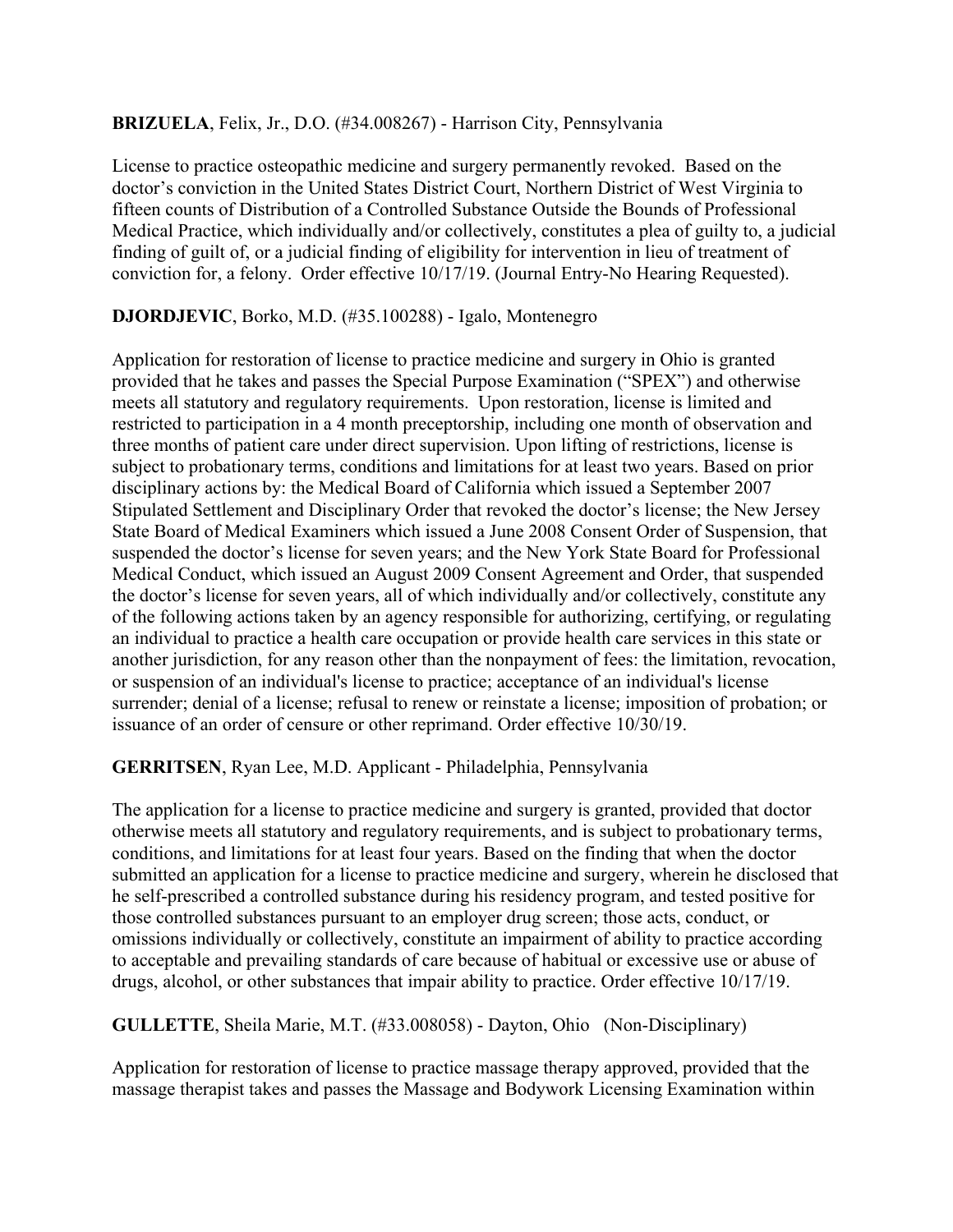six months of the date of mailing of the Notice of Opportunity for a Hearing. Based on the massage therapist's submission of a restoration application, and on the finding that massage therapist has not been actively engaged in the practice of massage therapy excess of two years. Order effective 10/17/19. (Journal Entry-No Hearing Requested)

**HOOVER**, Paul Michael, M.D. (#35.059932) - Greensburg, Pennsylvania

License to practice medicine and surgery revoked. Based on the finding that when the State Board of Medicine of the Commonwealth of Pennsylvania issued an Order of Temporary Suspension and Notice of Hearing that temporarily suspended the doctor's license due to a July 17, 2018 Federal Grand Jury Indictment from the U.S. District Court for the Western District of Pennsylvania, it individually and/or collectively, constitute any of the following actions taken by an agency responsible for authorizing, certifying, or regulating an individual to practice a health care occupation or provide health care services in this state or another jurisdiction, for any reason other than the nonpayment of fees: the limitation, revocation, or suspension of an individual's license to practice; acceptance of an individual's license surrender; denial of a license; refusal to renew or reinstate a license; imposition of probation; or issuance of an order of censure or other reprimand. Order effective 10/17/19. (Journal Entry-No Hearing Requested)

**KOVALAK**, Catrina Lee, M.T (#33.020109) - Seven Hills, Ohio (Non-Disciplinary)

Application for restoration of license to practice massage therapy approved, provided that the massage therapist takes and passes the Massage and Bodywork Licensing Examination within six months of the date of mailing of the Notice of Opportunity for a Hearing. Based on the massage therapist's submission of a restoration application, and on the finding that massage therapist has not been actively engaged in the practice of massage therapy excess of two years. Order effective 10/17/19. (Journal Entry-No Hearing Requested)

**MILLER**, Amy Alice, R.C.P. (#RCP.6183) - Lima, Ohio (Non-Disciplinary)

Application for restoration of license to practice respiratory care approved, provided that the respiratory care professional takes and passes the Therapist Multiple Choice examination within six months of the date of mailing of the Notice of Opportunity for a Hearing. Based on the respiratory care professional's submission of a restoration application, and on the finding that respiratory care professional has not been actively engaged in the practice of respiratory care in excess of two years. Order effective 10/17/19. (Journal Entry-No Hearing Requested)

**OHLINGER**, Amy Renee, M.T. (#33.021660) - Grove City, Ohio (Non-Disciplinary)

Application for restoration of license to practice massage therapy approved, provided that the massage therapist takes and passes the Massage and Bodywork Licensing Examination within six months of the date of mailing of the Notice of Opportunity for a Hearing. Based on the massage therapist's submission of a restoration application, and on the finding that massage therapist has not been actively engaged in the practice of massage therapy excess of two years. Order effective 10/17/19. (Journal Entry-No Hearing Requested)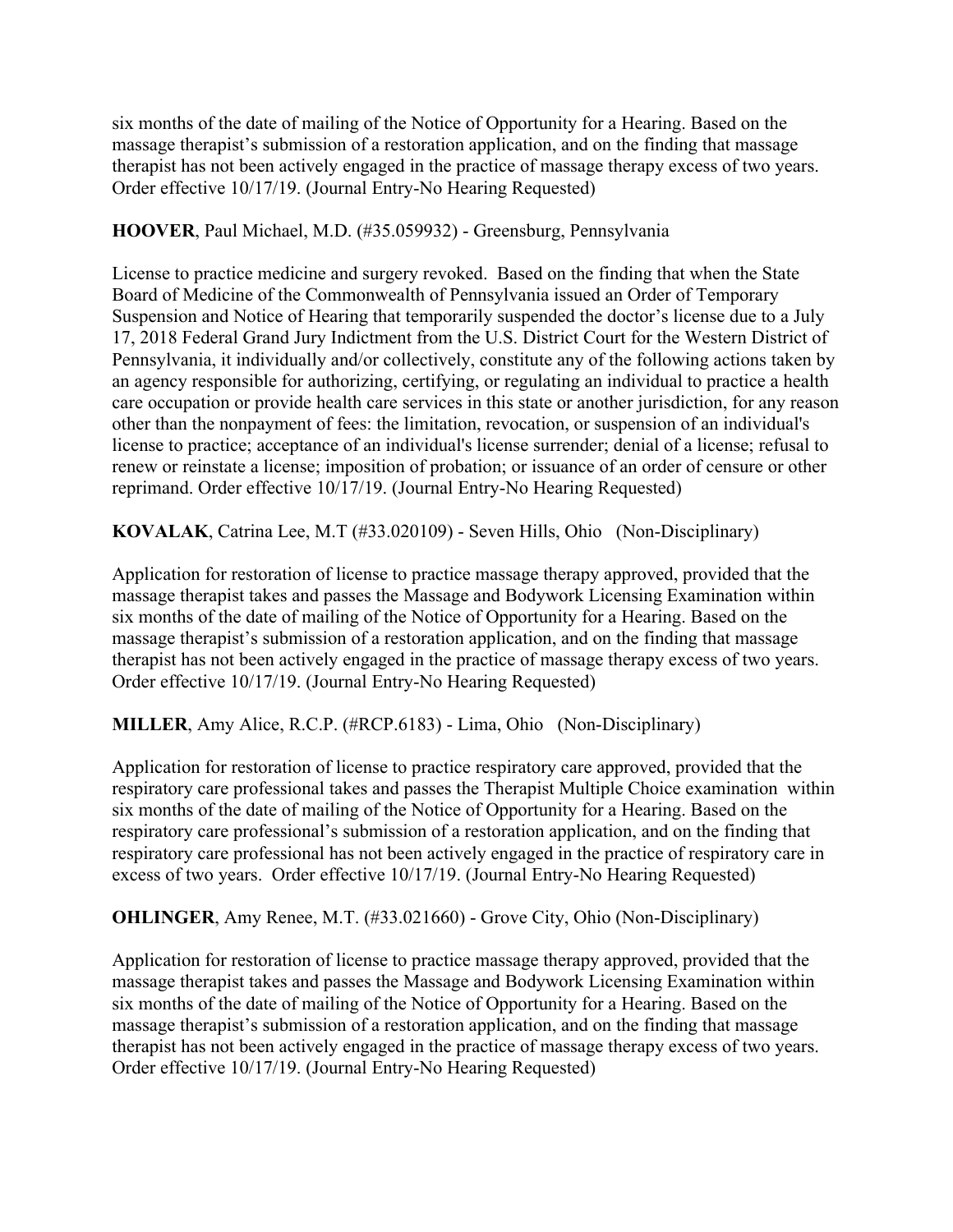**RADER**, Jennifer L., M.T. Applicant - Toledo, Ohio (Non-Disciplinary)

Application for license to practice massage therapy approved, provided that the massage therapist takes and passes the Massage and Bodywork Licensing Examination within six months of the date of mailing of the Notice of Opportunity for a Hearing. Based on the massage therapist's submission of an application to practice massage therapy, and on the finding that massage therapist has not been actively engaged in the practice of massage therapy excess of two years. Order effective 10/17/19. (Journal Entry-No Hearing Requested)

**RUSNAK**, Kimberly A., M.T. Applicant - Columbus, Ohio (Non-Disciplinary)

Application for license to practice massage therapy approved, provided that the massage therapist takes and passes the Massage and Bodywork Licensing Examination within six months of the date of mailing of the Notice of Opportunity for a Hearing. Based on the massage therapist's submission of an application to practice massage therapy, and on the finding that massage therapist has not been actively engaged in the practice of massage therapy excess of two years. Order effective 10/17/19. (Journal Entry-No Hearing Requested)

**SHIPMAN**, Lauren Elizabeth, M.D. (#35.135355) - Little Rock, Arkansas

Doctor's license to practice medicine and surgery indefinitely suspended, and subject to conditions for reinstatement or restoration. Based on the finding that a prior action by the Arkansas Medical Board, which issued a 1/14/19 Emergency Order of Suspension and Notice for Hearing, that suspended the doctor's license, individually and/or collectively constitute any of the following actions taken by an agency responsible for authorizing, certifying, or regulating an individual to practice a health care occupation or provide health care services in this state or another jurisdiction, for any reason other than the nonpayment of fees: the limitation, revocation, or suspension of an individual's license to practice; acceptance of an individual's license surrender; denial of a license; refusal to renew or reinstate a license; imposition of probation; or issuance of an order of censure or other reprimand. Order effective 10/17/19. (Journal Entry-No Hearing Requested)

# **CONSENT AGREEMENTS**

**KAMALU**, Ifeoma Nnenna, M.D. (#35.131235) - Southfield, Michigan

License to practice medicine and surgery reprimanded and fined five thousand dollars (\$5,000.00), and subject to probationary terms and conditions, until the doctor completes a Board approved ethics course. Based on the doctor's admission that the prior action by the Michigan Board of Medicine, which reprimanded the doctor's license in a November 14, 2018 Consent Order, individually and/or collectively constitute any of the following actions taken by an agency responsible for authorizing, certifying, or regulating an individual to practice a health care occupation or provide health care services in this state or another jurisdiction, for any reason other than the nonpayment of fees: the limitation, revocation, or suspension of an individual's license to practice; acceptance of an individual's license surrender; denial of a license; refusal to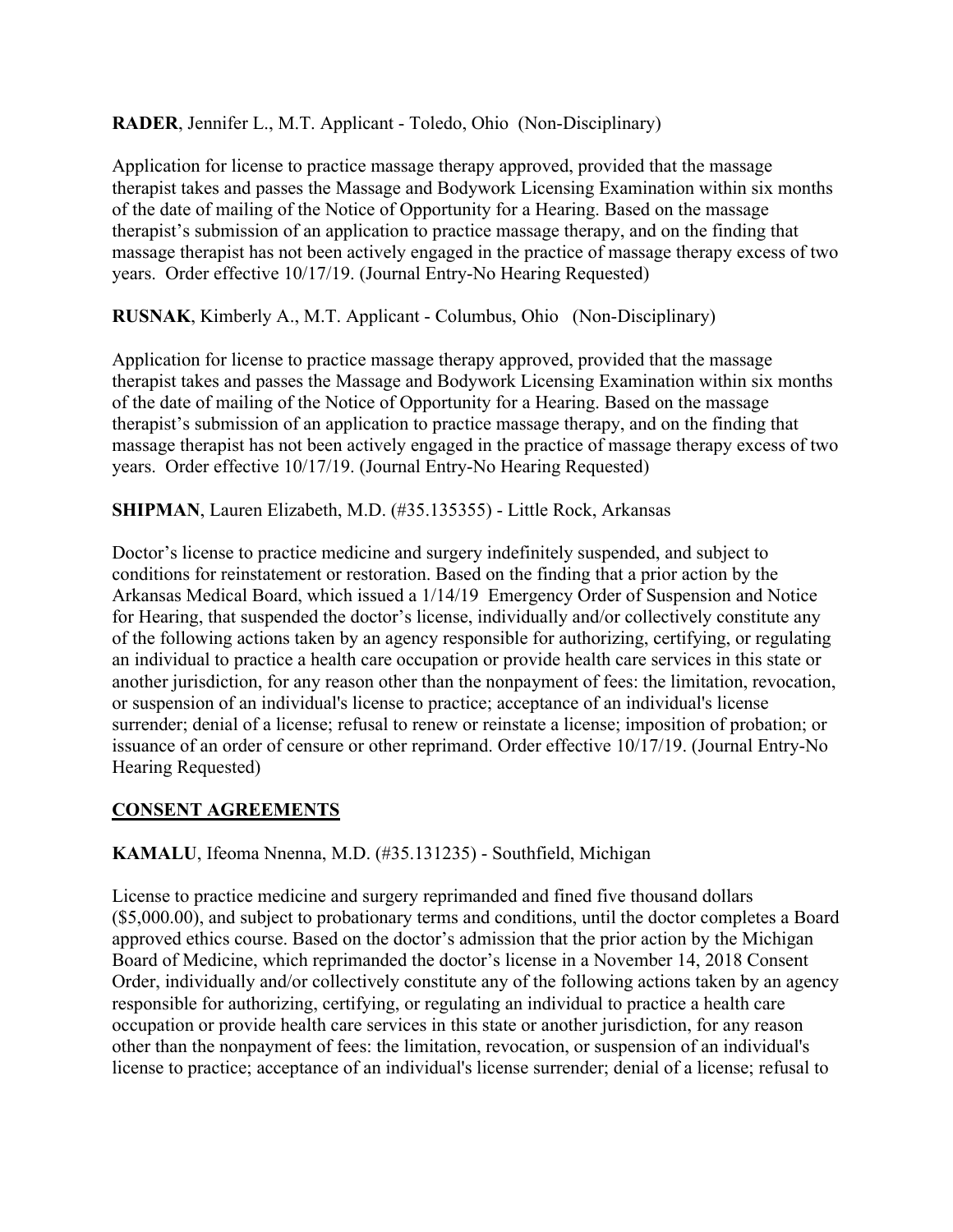renew or reinstate a license; imposition of probation; or issuance of an order of censure or other reprimand. Agreement effective 10/16/19.

**MEESE**, Stephen P., D.O. (#34.006666) - Sardinia, Ohio

License to practice osteopathic medicine and surgery indefinitely suspended, but not less than one year, and fined six thousand dollars (\$6,000.00), and subject to general probationary requirements, and conditions for reinstatement. Based on the doctor's admission that the prior action by the Kentucky Board of Medical Licensure, with whom the doctor entered into an Agreed Order, individually and/or collectively constitute any of the following actions taken by an agency responsible for authorizing, certifying, or regulating an individual to practice a health care occupation or provide health care services in this state or another jurisdiction, for any reason other than the nonpayment of fees: the limitation, revocation, or suspension of an individual's license to practice; acceptance of an individual's license surrender; denial of a license; refusal to renew or reinstate a license; imposition of probation; or issuance of an order of censure or other reprimand. Agreement effective 10/16/19.

# **VOLUNTARY PERMANENT SURRENDERS, RETIREMENTS, REVOCATIONS, WITHDRAWALS**

**AHMAD**, Shahbaz, M.D. Applicant - Morton Grove, Illinois (Non-Disciplinary)

Application for a license to practice medicine and surgery withdrawn, based on the doctor currently lacking the required training requirements for medical licensure. Withdraw effective 10/16/19.

**COLE**, Theodore J., D.O. (#34.004375) - West Chester, Ohio (Non-Disciplinary)

Application for a certificate to recommend the medical use of marijuana permanently withdrawn. Based on the doctor's previous disciplinary history that was based in whole or in part on inappropriate prescribing, personally furnishing, dispensing, diverting, administering, supplying or selling of a controlled substance or other dangerous drug. Withdrawal effective 10/16/19.

**DALRYMPLE**, Lorie Lee, L.M.T. (#33.010011) - Ashtabula, Ohio (Non-Disciplinary)

Application for restoration of license to practice massage therapy withdrawn. Withdrawal effective 10/16/19.

**GLANZ**, Steven Michael, M.D., (#35.058301) – Highland Beach, Florida

Permanent surrender and revocation of license to practice medicine and surgery authorized by doctor in lieu of further investigation pursuant to Section 4731.22(B)(13), Ohio Revised Code. Agreement effective 10/16/2019.

**KEITH,** Amanda May, M.T. (#33.022382) - Newark, Ohio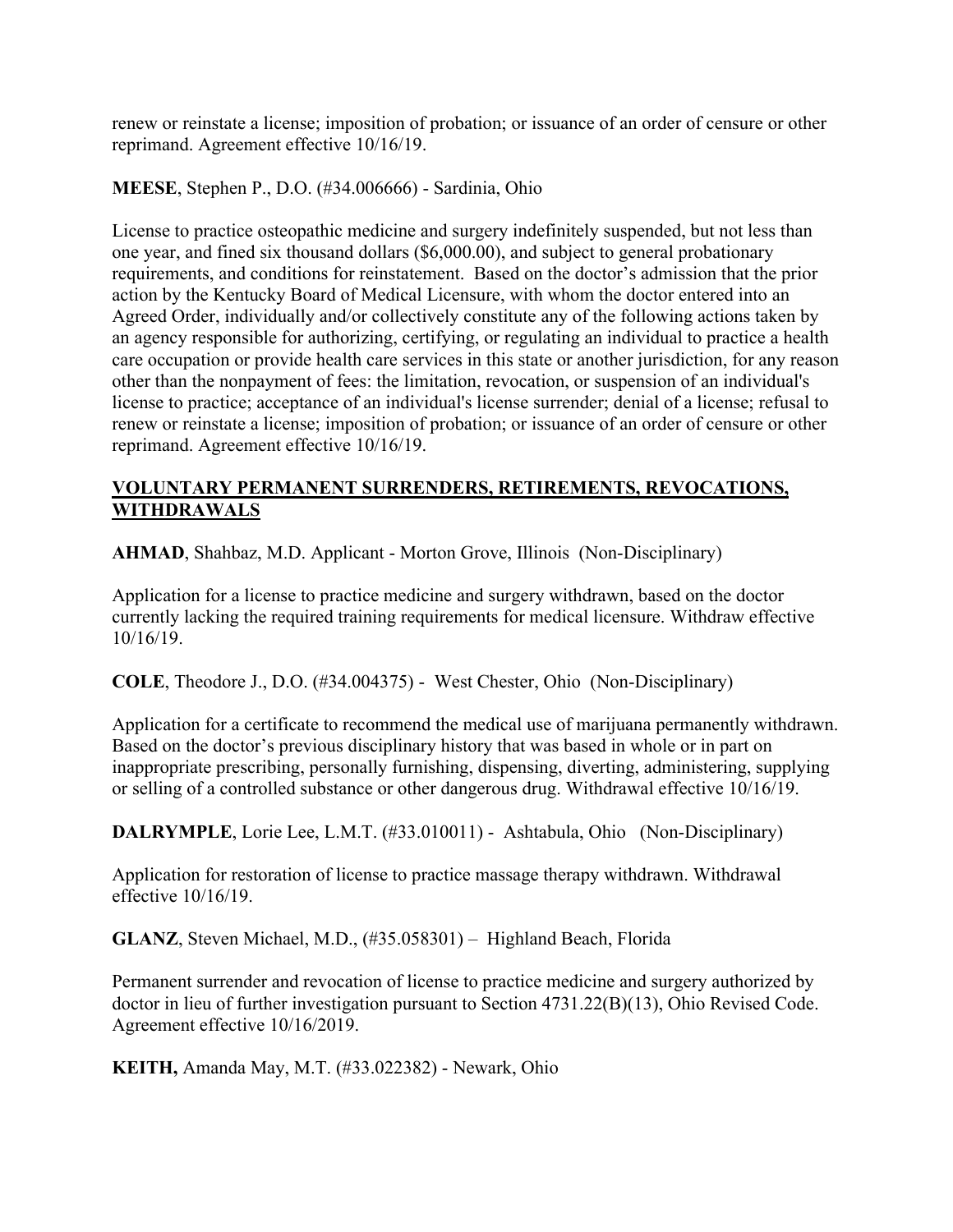Permanent surrender and revocation of license to practice massage therapy authorized by massage therapist in lieu of further investigation and/or formal disciplinary proceedings pursuant to Sections 4731.22(B)(5), and 4731.22(B)(13) Ohio Revised Code. Agreement effective 10/16/2019.

**MIRKIN**, Lazaro David, M.D. (#35.055097) - Dayton, Ohio

Permanent surrender of license to practice medicine and surgery authorized by doctor in lieu of formal disciplinary proceedings pursuant to Section 4731.22(B)(6), Ohio Revised Code. Agreement effective 10/16/2019.

**NAJM**, Hani Kamal, M.D., Applicant - Cleveland, Ohio (Non-Disciplinary)

Application to practice medicine and surgery withdrawn. Agreement effective 10/16/2019.

**REYNOLDS**, Roy D., M.D. (#35.039605) - Kettering, Ohio

Permanent surrender and revocation of license to practice medicine and surgery authorized by doctor in lieu of formal disciplinary proceedings pursuant to Sections 4731.22(B)(9), (B)(22), and/or (B)(25), Ohio Revised Code. Agreement effective 10/16/2019.

#### **PROBATIONARY REQUESTS AND MODIFICATIONS**

**BENDER**, Thomas Michael, A.A. (#67.000178) - Wooster, Ohio

Anesthesiologist assistant's request for approval to discontinue the drug log and essay requirements, granted by vote of the Board on 10/16/19.

**GROTHAUS**, Matthew Christian, M.D. (#35.087589) - Bryan, Ohio

Doctor's request for approval of controlled substance prescribing and medical records courses, granted by vote of the Board on 10/16/19.

**GUPTA**, Anshuli, M.D. (#35.126707) - Columbus, Ohio

Doctor's request for approval to discontinue the drug log requirement, granted by vote of the Board on 10/16/19.

**JENKS**, Brenden Patrick, M.D. (#57.248438) - Cleveland Heights, Ohio

Doctor's request for approval of treating psychiatrist, granted by vote of the Board on 10/16/19.

**JOHNSON**, Peter Carl, M.D. (#35.066160) - Oregon, Ohio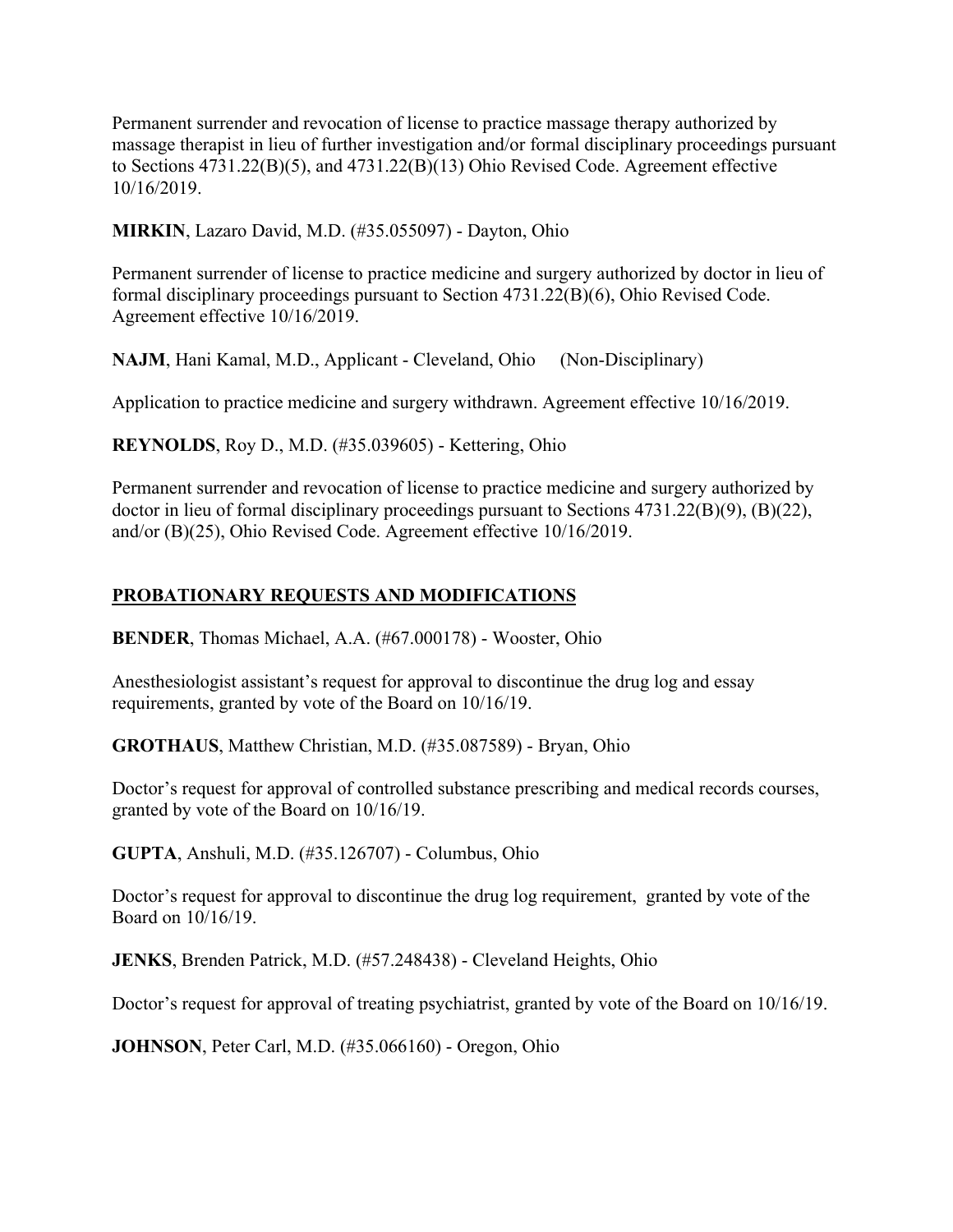Doctor's request for approval of practice plan modification, granted by vote of the Board on 10/16/19.

**LAMPHEAR**, James George, M.D. (#35.083441) - Augusta, Georgia

Doctor's request for approval of treating psychiatrist, granted by vote of the Board on 10/16/19.

**LAWRENCE**, Susan Donna, D.O. (#34.005458) - Athens, Ohio

Doctor's request for approval of doctor to conduct psychiatric assessment and subsequent treatment, granted by vote of the Board on 10/16/19.

**MALUDY**, Jeffrey Constantine, M.D. (#35.048825) - Sylvania, Ohio

Doctor's request for approval of to discontinue the personal appearance requirement, granted by vote of the Board on 10/16/19.

**MARSH**, James Allen, D.O. (#34.009757) - Milan, Ohio

Doctor's request for approval to discontinue the assay report requirement, granted by vote of the Board on 10/16/19.

**RINGENBACH**, Laura Ann, R.C.P (#RCP.15979) - Dalton, Ohio

Doctor's request for approval of doctor to conduct psychiatric assessment and subsequent treatment, granted by vote of the Board on 10/16/19.

**ZEWAIL**, Aly Mohamed Aly, M.D. (#35.088417) - Akron, Ohio

Doctor's request for approval to discontinue the psychiatric treatment requirement, granted by vote of the Board on 10/16/19.

# **PROBATION TERMINATED**

**CORFMAN**, Cari Renee, M.T. (#33.015636) - Sycamore, Ohio

Massage therapist's request for release from the terms of the July 12, 2017 Consent Agreement, granted by vote of the Board on 10/16/19. Release effective immediately.

**CUBBISON**, Theodore Roosevelt, D.O. (#34.002940) - Canfield, Ohio

Doctor's request for release from the terms of the August 13, 2014 Step II Consent Agreement, granted by vote of the Board on 10/16/19. Release effectively immediately.

**ENGEL**, Erin Beth, D.P.M. (#36.003424) - Tipp City, Ohio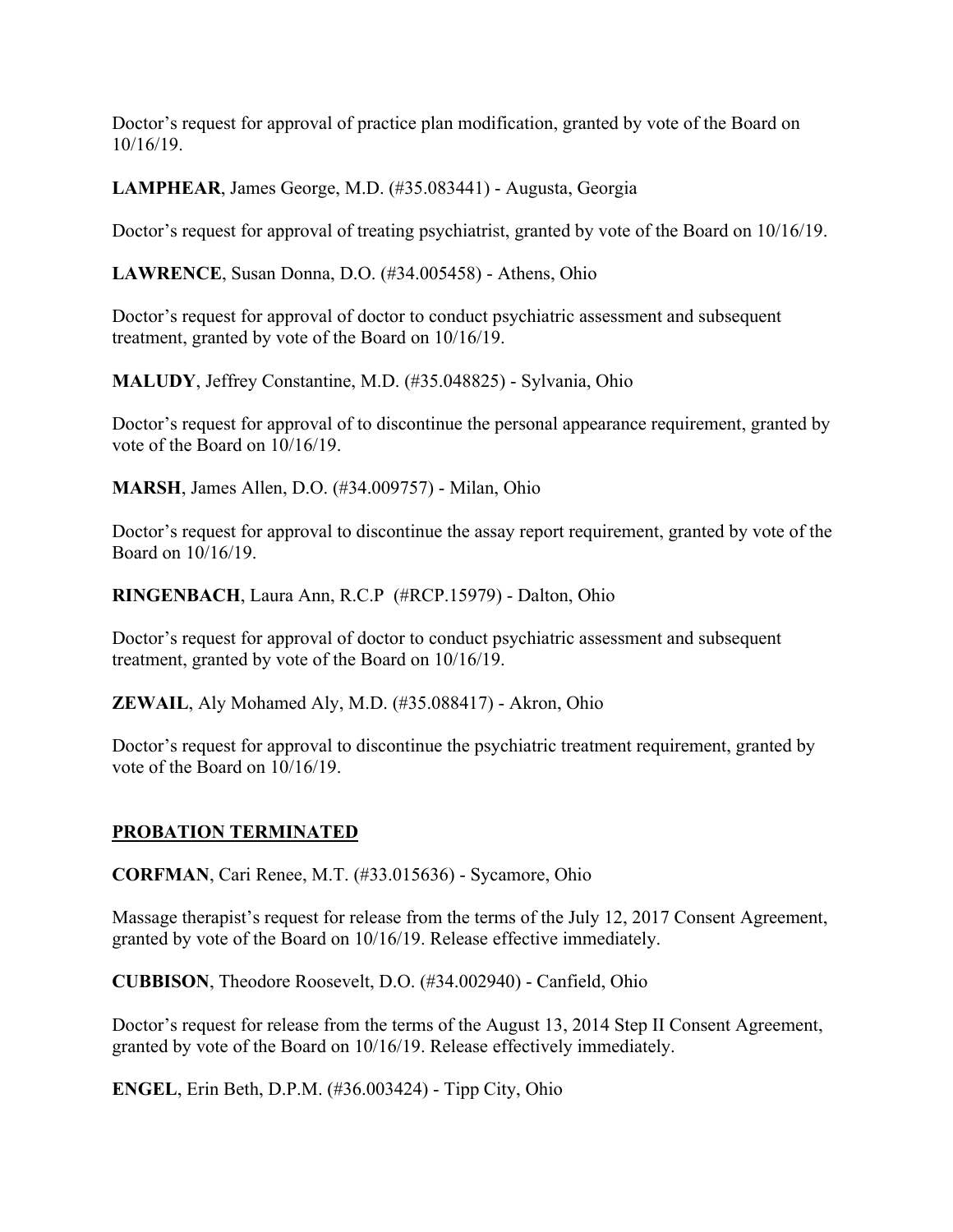Doctor's request for release from the terms of the November 14, 2018 One-Bite Reinstatement Consent Agreement, granted by vote of the Board on 10/16/19. Release effective immediately.

**RUBENS**, Lawrence Michael, M.D. (#35.092837) - Columbus, Ohio

Doctor's request for release from the terms of the October 8, 2014 Step II Consent Agreement, granted by vote of the Board on 10/16/19. Release effective immediately.

**SCHWARTZ**, Paul J., M.D. (#35.050898) - West Chester, Ohio

Doctor's request for release from the terms of the August 14, 2019 Consent Agreement, granted by vote of the Board on 10/16/19. Release effective immediately.

# **COURT ACTIONS**

**ALI**, Asad Syed, M.D., (#35.077032) - Hamilton, Ohio

Notice of Appeal, filed 10/9/2019, in the Court of Common Pleas, Franklin County, Ohio.

**ANGE**, Constance D., D.O., (#34.002359) – Centerville, Ohio

Notice of Voluntary Dismissal, filed 10/4/2019, in the Court of Common Pleas, Franklin County, Ohio.

**GARBER**, Michael, M.D., (#35.124020) – Brooklyn, New York

Notice of Appeal, filed 9/17/2019, in the Court of Appeals for Franklin County, Ohio, Tenth Appellate District.

**HAGINS**, Tod, M.D., (#35.070995) – Weirton, West Virginia

Decision and judgment entry reversing in part the Board's order, filed 10/10/2019, in the Court of Common Pleas, Franklin County, Ohio.

**SEMAN**, Christopher R., D.O., (#34.007229) – East Palestine, Ohio

Notice of Appeal, filed 9/13/2019, in the Court of Appeals for Franklin County, Ohio, Tenth Appellate District.

Judgment Entry granting doctor's motion to stay the Medical Board's order, pending appeal, filed 9/25/2019, in the Court of Appeals for Franklin County, Ohio, Tenth Appellate District.

**VASHI**, Christopher N., M.D., (#35.096249) – Cincinnati, Ohio